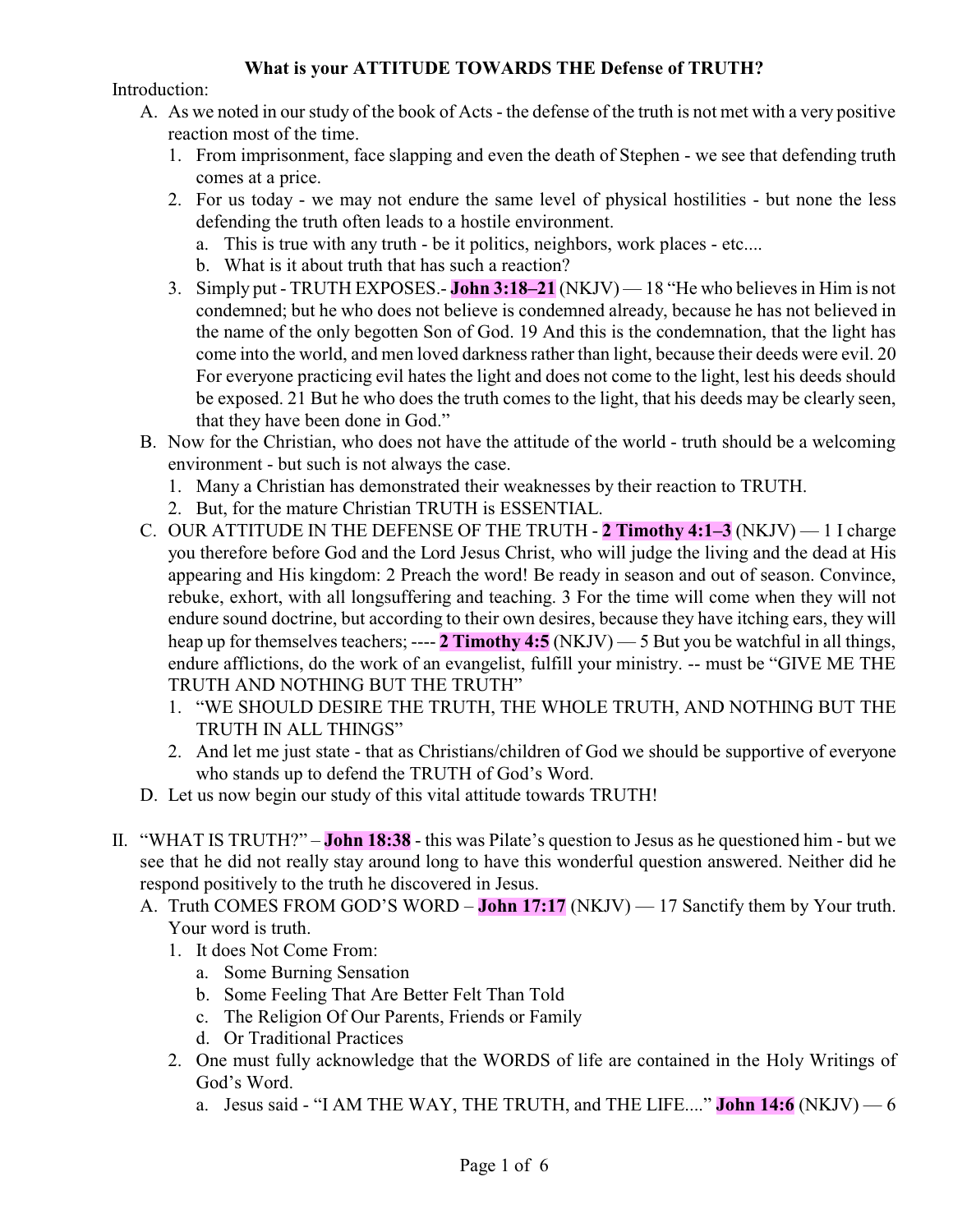Jesus said to him, "I am the way, the truth, and the life. No one comes to the Father except through Me.

- b. NOTE that Jesus did not say "a Truth" as if there are other truths out there in the World He Said He Was "THE TRUTH".
- B. This type of TRUTH has the opposite effect than what man thinks:
	- 1. It does not bring men into Bondage but rather:
	- 2. THE TRUTH SETS ONE FREE **John 8:31–32** (NKJV) 31 Then Jesus said to those Jews who believed Him, "If you abide in My word, you are My disciples indeed. 32 And you shall know the truth, and the truth shall make you free.
		- a. Many reject THE TRUTH for this very reason In a country where FREEDOM is a key factor - it amazes me that folks have this attitude towards Truth.
- C. It is also important to note here that ONCE YOU HAVE HEARD THE TRUTH you can not unhear it.
	- 1. You can reject it scoff at it or ridicule it but you can't UN-HEAR IT.
- III. WHY is this TRUTH IMPORTANT because FALSE TEACHERS ABOUND! **2 Timothy 4:3–4** (NKJV) — 3 For the time will come when they will not endure sound doctrine, but according to their own desires, because they have itching ears, they will heap up for themselves teachers; 4 and they will turn their ears away from the truth, and be turned aside to fables.
	- A. These Have Worked From The Beginning **2 Peter 2:1–2** (NKJV) 1 But there were also false prophets among the people, even as there will be false teachers among you, who will secretly bring in destructive heresies, even denying the Lord who bought them, and bring on themselves swift destruction. 2 And many will follow their destructive ways, because of whom the way of truth will be blasphemed.
	- B. False Teachers and Deceivers Abound Today:
		- 1. Our Duty Is To:
			- a. Know
			- b. Teach
			- c. And Follow Truth
		- 2. **Eph. 4:14-15; Col. 1:9-11; 1 Tim. 6:20-21**
			- a. **Ephesians 4:14–15** (NKJV) 14 that we should no longer be children, tossed to and fro and carried about with every wind of doctrine, by the trickery of men, in the cunning craftiness of deceitful plotting, 15 but, speaking the truth in love, may grow up in all things into Him who is the head—Christ—
			- b. **Colossians 1:9–11** (NKJV) 9 For this reason we also, since the day we heard it, do not cease to pray for you, and to ask that you may be filled with the knowledge of His will in all wisdom and spiritual understanding; 10 that you maywalk worthy of the Lord, fully pleasing Him, being fruitful in every good work and increasing in the knowledge of God; 11 strengthened with all might, according to His glorious power, for all patience and longsuffering with joy;
			- c. **1 Timothy 6:20–21** (NKJV) 20 O Timothy! Guard what was committed to your trust, avoiding the profane and idle babblings and contradictions of what is falsely called knowledge—21 by professing it some have strayed concerning the faith. Grace be with you. Amen.
	- C. "WE DEMAND THE WHOLE TRUTH"  $-2$  Timothy 3:10–17 (NKJV)  $-10$  But you have carefully followed my doctrine, manner of life, purpose, faith, longsuffering, love, perseverance, 11 persecutions, afflictions,which happened to me at Antioch, at Iconium, at Lystra—what persecutions I endured. And out of them all the Lord delivered me. 12 Yes, and all who desire to live godly in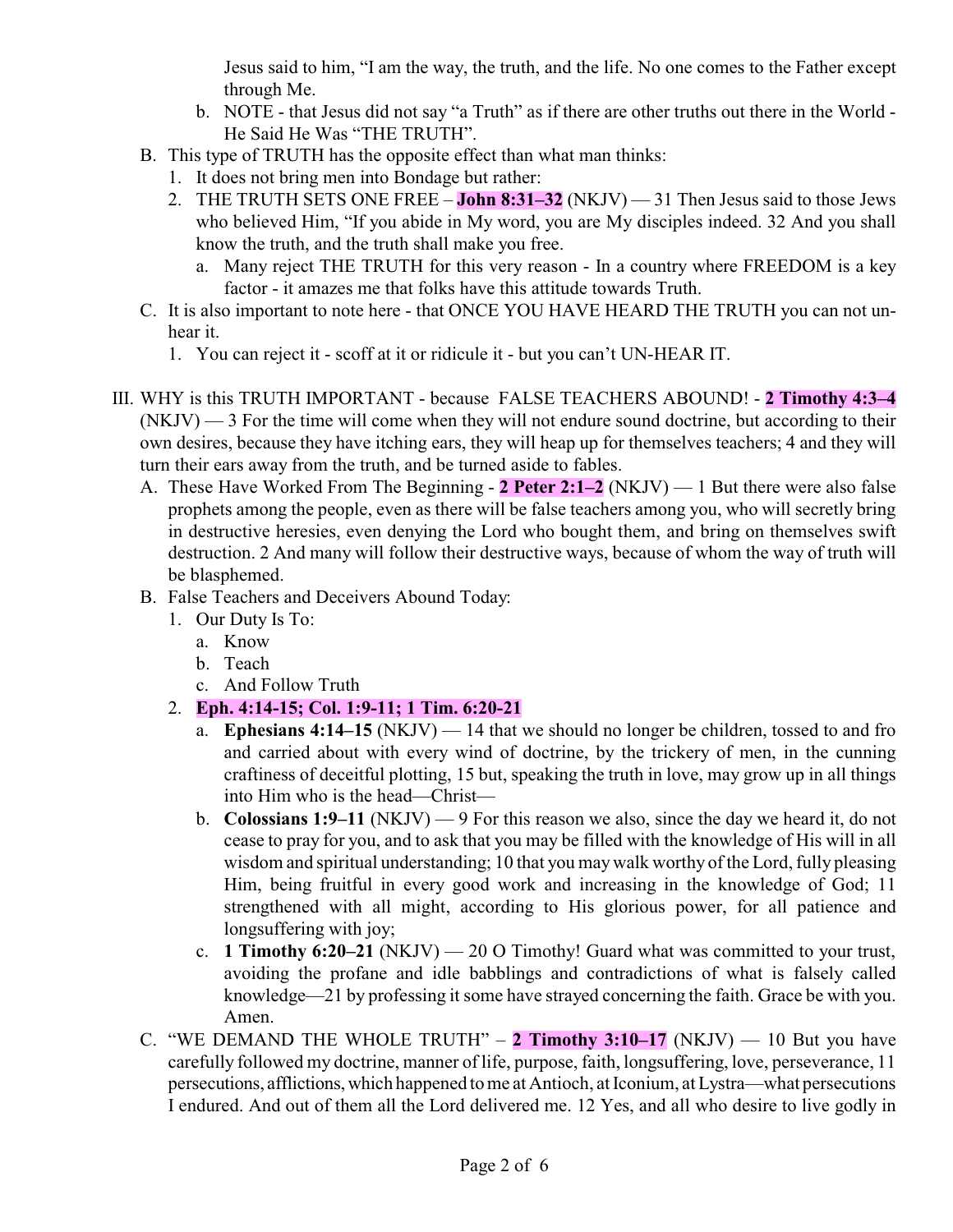Christ Jesus will suffer persecution. 13 But evil men and impostors will grow worse and worse, deceiving and being deceived. 14 But you must continue in the things which you have learned and been assured of, knowing from whom you have learned them, 15 and that from childhood you have known the Holy Scriptures, which are able to make you wise for salvation through faith which is in Christ Jesus. 16 All Scripture is given by inspiration of God, and is profitable for doctrine, for reproof, for correction, for instruction in righteousness, 17 that the man of God may be complete, thoroughly equipped for every good work. ---- even when it makes us uncomfortable.

- 1. Partial Truth Is Dangerous:
	- a. **Acts 15:1–2** (NKJV) 1 And certain men came down from Judea and taught the brethren, "Unless you are circumcised according to the custom of Moses, you cannot be saved." 2 Therefore, when Paul and Barnabas had no small dissension and dispute with them, they determined that Paul and Barnabas and certain others of them should go up to Jerusalem, to the apostles and elders, about this question.
		- (1) **Acts 15:5** (NKJV) 5 But some of the sect of the Pharisees who believed rose up, saying, "It is necessary to circumcise them, and to command them to keep the law of Moses."
	- b. **Galatians 5:2–3** (NKJV) 2 Indeed I, Paul, say to you that if you become circumcised, Christ will profit you nothing. 3 And I testify again to every man who becomes circumcised that he is a debtor to keep the whole law.
- 2. Rat Poison Consists Of 99.995% fillers and grains that the rat normally eats.
	- a. It is the .005% poison that destroys the rat.
- 3. Partial Obedience Is Not Acceptable **1 Samuel 15:20–23** (NKJV) 20 And Saul said to Samuel, "But I have obeyed the voice of the LORD, and gone on the mission on which the LORD sent me, and brought back Agag king of Amalek; I have utterly destroyed the Amalekites. 21 But the people took of the plunder, sheep and oxen, the best of the things which should have been utterly destroyed, to sacrifice to the LORD your God in Gilgal." 22 So Samuel said: "Has the LORD as great delight in burnt offerings and sacrifices, As in obeying the voice of the LORD? Behold, to obey is better than sacrifice, And to heed than the fat of rams. 23 For rebellion is as the sin of witchcraft, And stubbornness is as iniquity and idolatry. Because you have rejected the word of the LORD, He also has rejected you from being king."
	- a. Illustration: Car Shield Insurance or "Bumper to Bumper Warranty" what does it mean to you and to them - is it not in the wording of the fine print.
	- b. No one like to have the wool pulled over their eyes -so lets demand the whole TRUTH even when we do feel uncomfortable.
- D. We need (notice the difference here between wants and needs) the WHOLE TRUTH.
	- 1. EVEN When IT May Hurt: better to hurt here when we can change.
		- a. **Acts 20:26–27** (NKJV) 26 Therefore I testify to you this day that I am innocent of the blood of all men. 27 For I have not shunned to declare to you the whole counsel of God.
		- b. **Matthew 19:1–9** (NKJV) 1 Now it came to pass, when Jesus had finished these sayings, that He departed from Galilee and came to the region of Judea beyond the Jordan. 2 And great multitudes followed Him, and He healed them there. 3 The Pharisees also came to Him, testing Him, and saying to Him, "Is it lawful for a man to divorce his wife for just any reason?" 4 And He answered and said to them, "Have you not read that He who made them at the beginning 'made them male and female,' 5 and said, 'For this reason a man shall leave his father and mother and be joined to his wife, and the two shall become one flesh'? 6 So then, they are no longer two but one flesh. Therefore what God has joined together, let not man separate." 7 They said to Him, "Why then did Moses command to give a certificate of divorce, and to put her away?" 8 He said to them, "Moses, because of the hardness of your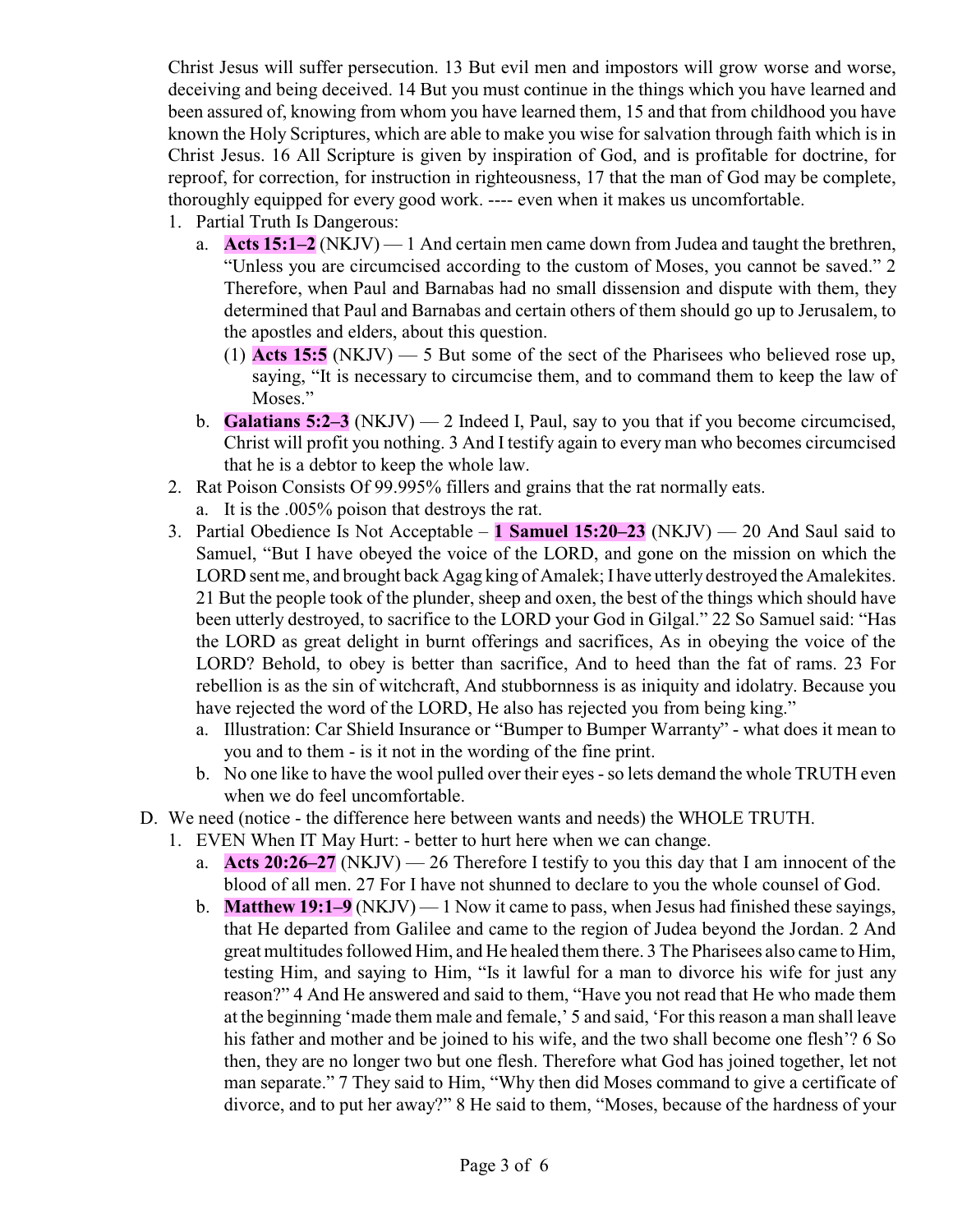hearts, permitted you to divorce your wives, but from the beginning it was not so. 9 And I say to you, whoever divorces his wife, except for sexual immorality, and marries another, commits adultery; and whoever marries her who is divorced commits adultery."

- (1) **Matthew 19:10** (NKJV) 10 His disciples said to Him, "If such is the case of the man with his wife, it is better not to marry."
- (2) I was blown away in the early 1990's on the topic of --- Marriage and Divorce faithful men who preached the gospel for years on end - took positions that were unbelievable.
	- (a) As a young gospel preacher engaged in my  $1<sup>st</sup>$  full time work I could not believe what I was hearing and reading.
- (3) Another such controversy arose in that same decade over the meaning of the Hebrew word "Yom" - with some advocating long periods of time (era's) verses a literal 24 hour period.
	- (a) Are such subjects and others not clearly defined by God in His Word?
	- (b) Is God the author of confusion? **1 Corinthians 14:33** (NKJV) 33 For God is not the author of confusion but of peace, as in all the churches of the saints.
		- i) With all the denominations and the infightings you would think that God is just as the Muslim says of Christianity - confusing and divided.
		- ii) I would point out here that Islam is not a unified religion but a divided one.
	- (c) NO confusion and division...... simply comes down to what our attitude towards the TRUTH is!
		- i) You can get mad and angry or you can bow the knee that simple.
- c. Rich Young Ruler --- **Matt. 19:16-22, 23-24**
	- (1) **Matthew 19:16–22** (NKJV) 16 Now behold, one came and said to Him, "Good Teacher, what good thing shall I do that I may have eternal life?" 17 So He said to him, "Why do you call Me good? No one is good but One, that is, God. But if you want to enter into life, keep the commandments." 18 He said to Him, "Which ones?" Jesus said, " 'You shall not murder,' 'You shall not commit adultery,' 'You shall not steal,' 'You shall not bear false witness,' 19 'Honor your father and your mother,' and, 'You shall love your neighbor as yourself.' " 20 The young man said to Him, "All these things I have kept from my youth. What do I still lack?" 21 Jesus said to him, **"If you want to be perfect, go, sell what you have and give to the poor, and you will have treasure in heaven; and come, follow Me.**" 22 But when the young man heard that saying, he went away sorrowful, for he had great possessions.
	- (2) **Matthew 19:23–24** (NKJV) 23 Then Jesus said to His disciples, "Assuredly, Isay to you that it is hard for a rich man to enter the kingdom of heaven. 24 And again I say to you, it is easier for a camel to go through the eye of a needle than for a rich man to enter the kingdom of God."
- d. The TRUTH will be given On all the subjects/topics that I will cover on Attitudes this year TRUTH IS TRUTH whether we like it or not..
	- (1) I know that it will make some uncomfortable I know that truth has made me uncomfortable.
	- (2) It is the reason that you and I are Christians today truth convicted us of SIN, righteousness and the Judgment to come.
- 2. If there is anything we learn about TRUTH from **Luke 16:25–29** (NKJV) 25 But Abraham said, 'Son, remember that in your lifetime you received your good things, and likewise Lazarus evil things; but now he is comforted and you are tormented. 26 And besides all this, between us and you there is a great gulf fixed, so that those who want to pass from here to you cannot, nor can those from there pass to us.' 27 "Then he said, 'I beg you therefore, father, that you would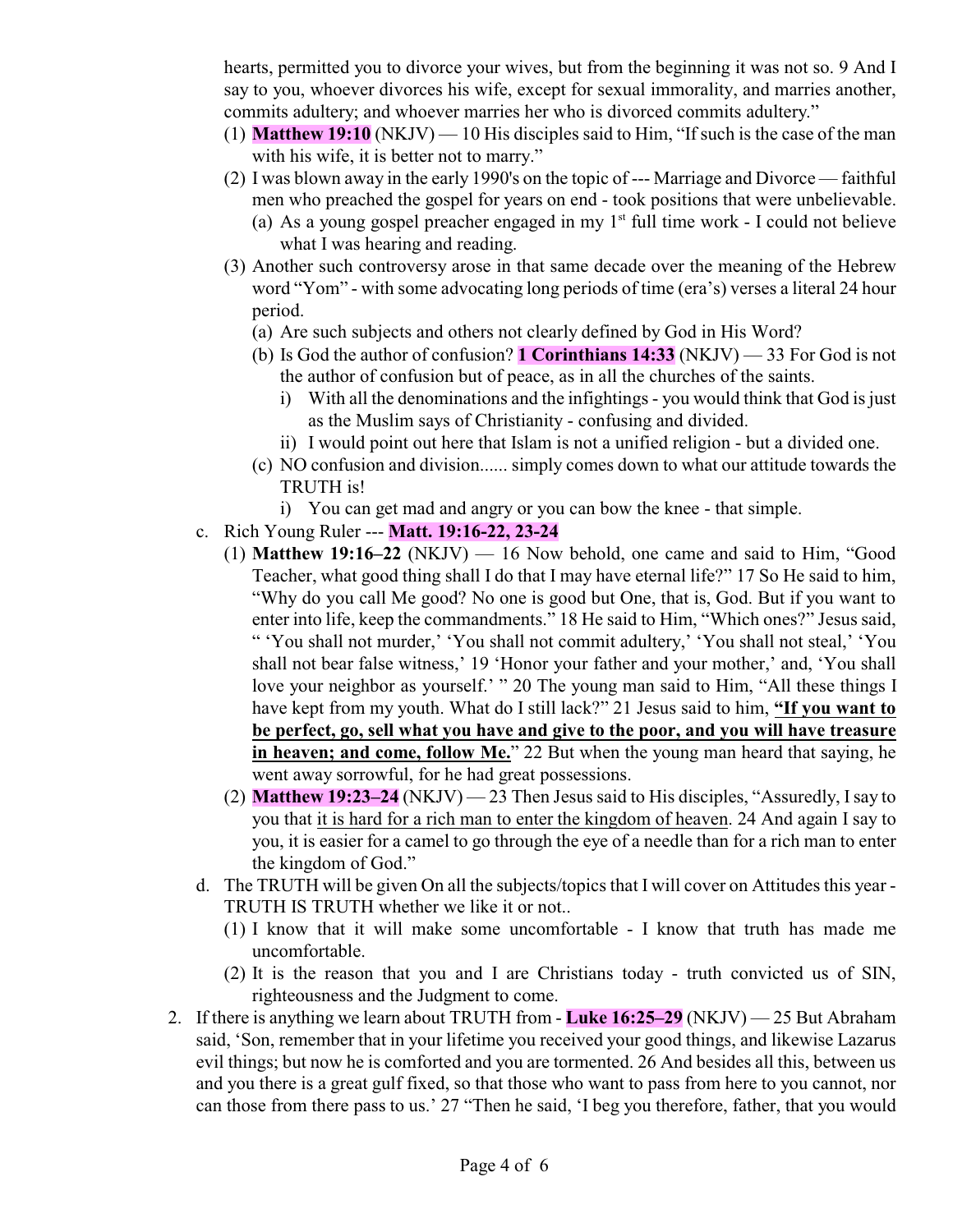send him to my father's house, 28 for I have five brothers, that he may testify to them, lest they also come to this place of torment.' 29 **Abraham said to him, 'They have Moses and the prophets; let them hear them.'**

- a. No One Will Go And Teach From The Hadean World When They Have The Truth on Earth.
- b. The RICH man desired TRUTH be told his brethren because he knew the importance of truth too late.
- c. Many will cry out in Hell for another chance to repent but sadly the Journey has ended and they choose error over truth.
- E. We have a CHOICE NOW while we are still alive and We MUST have nothing but the TRUTH I find it amusing when I hear the "incredible burger" ad - according to my brother in Law - John we have had soy burgers in South Africa since my childhood. He said on his first visit to S.A. that he could not wait to get back to the USA to have a real hamburger.
	- 1. We Don't Need The Additions Of:
		- a. Creeds
		- b. Manuals
		- c. Decrees From Councils or Synods
		- d. Works Of Men ie. Book of Mormon ; or any other work of men etc.
	- 2. THE SCRIPTURES ALONE ARE SUFFICIENT **2 Timothy 3:16–17** (NKJV) 16 All Scripture is given by inspiration of God, and is profitable for doctrine, for reproof, for correction, for instruction in righteousness, 17 that the man of God may be complete, thoroughly equipped for every good work.
- F. NOW here is a WARNING to US and our ATTITUDE TOWARDS TRUTH Beware of changed truth.
	- 1. It goes without saying that changed truth is NOT TRUTH. It comes from within, it comes from hearts not in tune with God - and it sacrifices ones soul for the comfort of the LIE.
	- 2. **Galatians 1:6–9** (NKJV) 6 I marvel that you are turning away so soon from Him who called you in the grace of Christ, to a different gospel, 7 which is not another; but there are some who trouble you and want to pervert the gospel of Christ. 8 But even if we, or an angel from heaven, preach any other gospel to you than what we have preached to you, let him be accursed. 9 As we have said before, so now I say again, if anyone preaches any other gospel to you than what you have received, let him be accursed.
		- a. Another Gospel Condemns
		- b. Those Who Bring Another Message Are Condemned
		- c. Those Who Follow Such Are Deceived And Will Be Lost Too.
			- (1) THIS IS THE SIMPLE TRUTH of this message brethren If the Gospel is not trampling on our toes and causing us to be better people from day to day - then there is something wrong with the message being given - and dare I say something wrong with the Messenger.
			- (2) You have heard me say in the past and I say it again when people like the sermon because it has tickled their ears - the hairs on the back of my neck stand up.
				- (a) A good sermon or teaching is one that drives us, motivates us to be better today than I was yesterday.
				- (b) Too many "FEEL GOOD" sermons are being preached and the Lord's body is suffering.
	- 3. **2 John 9–10** (NKJV) 9 Whoever transgresses and does not abide in the doctrine of Christ does not have God. He who abides in the doctrine of Christ has both the Father and the Son. 10 If anyone comes to you and does not bring this doctrine, do not receive him into your house nor greet him;